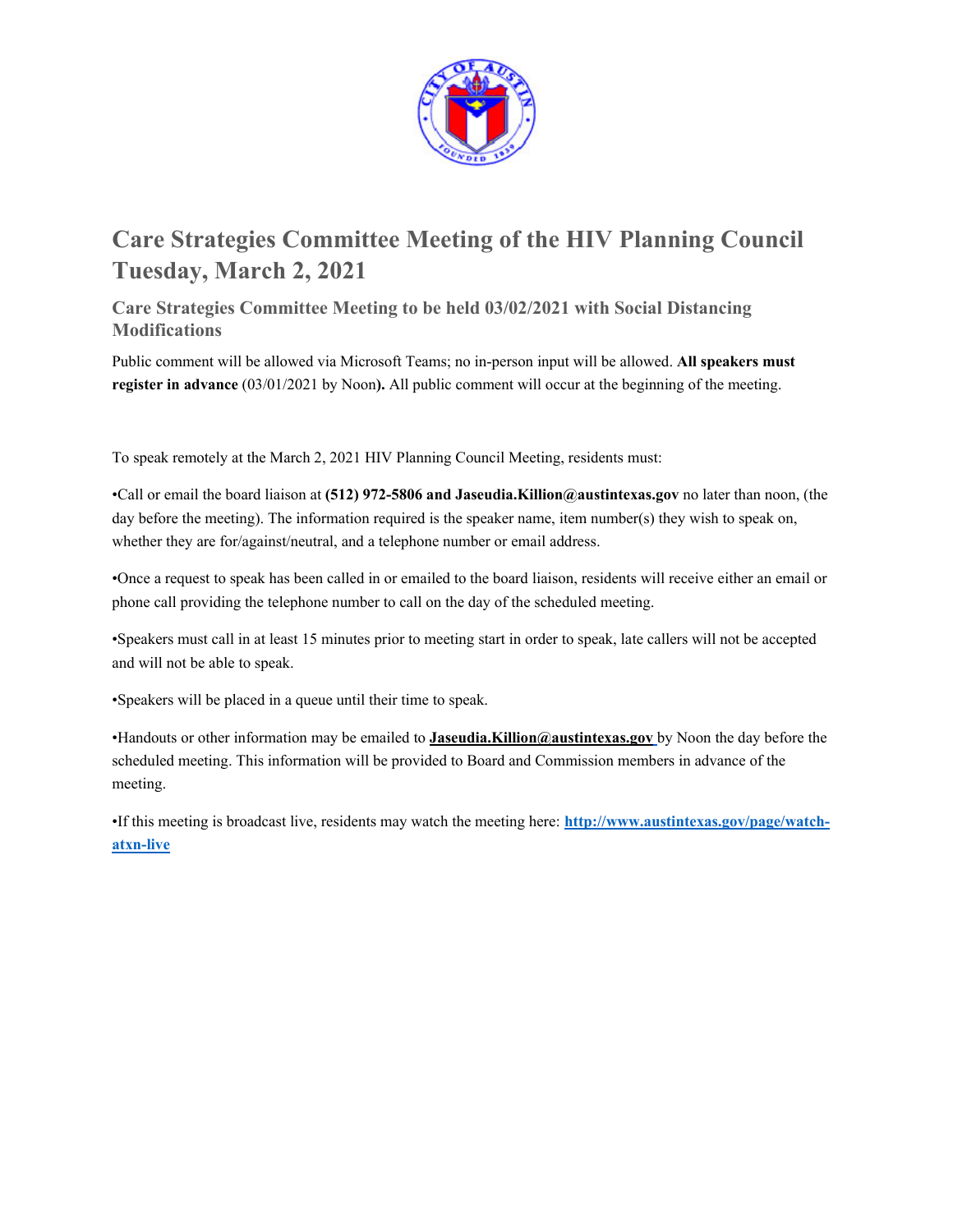

## **Versión en español a continuación.**

# Reunión del **Care Strategies Committee Meeting of the HIV Planning Council**

## FECHA de la reunion (**Tuesday, March 2, 2021**)

La junta se llevará con modificaciones de distanciamiento social

Se permitirán comentarios públicos por teléfono; no se permitirá ninguna entrada en persona. Todos los oradores deben registrarse con anticipación (**03/01/2021** antes del mediodía). Todos los comentarios públicos se producirán al comienzo de la reunión.

Para hablar de forma remota en la reunión, los miembros del público deben:

• Llame o envíe un correo electrónico al enlace de la junta en **(512) 972-5806 and Jaseudia.Killion@austintexas.gov** a más tardar al mediodía (el día antes de la reunión). La información requerida es el nombre del orador, los números de artículo sobre los que desean hablar, si están a favor / en contra / neutrales, y un número de teléfono o dirección de correo electrónico.

• Una vez que se haya llamado o enviado por correo electrónico una solicitud para hablar al enlace de la junta, los residentes recibirán un correo electrónico o una llamada telefónica con el número de teléfono para llamar el día de la reunión programada.

• Los oradores deben llamar al menos 15 minutos antes del inicio de la reunión para poder hablar, no se aceptarán personas que llamen tarde y no podrán hablar.

• Los oradores se colocarán en una fila hasta que llegue el momento de hablar.

• Los folletos u otra información pueden enviarse por correo electrónico a **Jaseudia.Killion@austintexas.gov** antes del mediodía del día anterior a la reunión programada. Esta información se proporcionará a los miembros de la Junta y la Comisión antes de la reunión.

• Si esta reunión se transmite en vivo, los residentes pueden ver la reunión aquí: http://www.austintexas.gov/page/watch-atxn-live